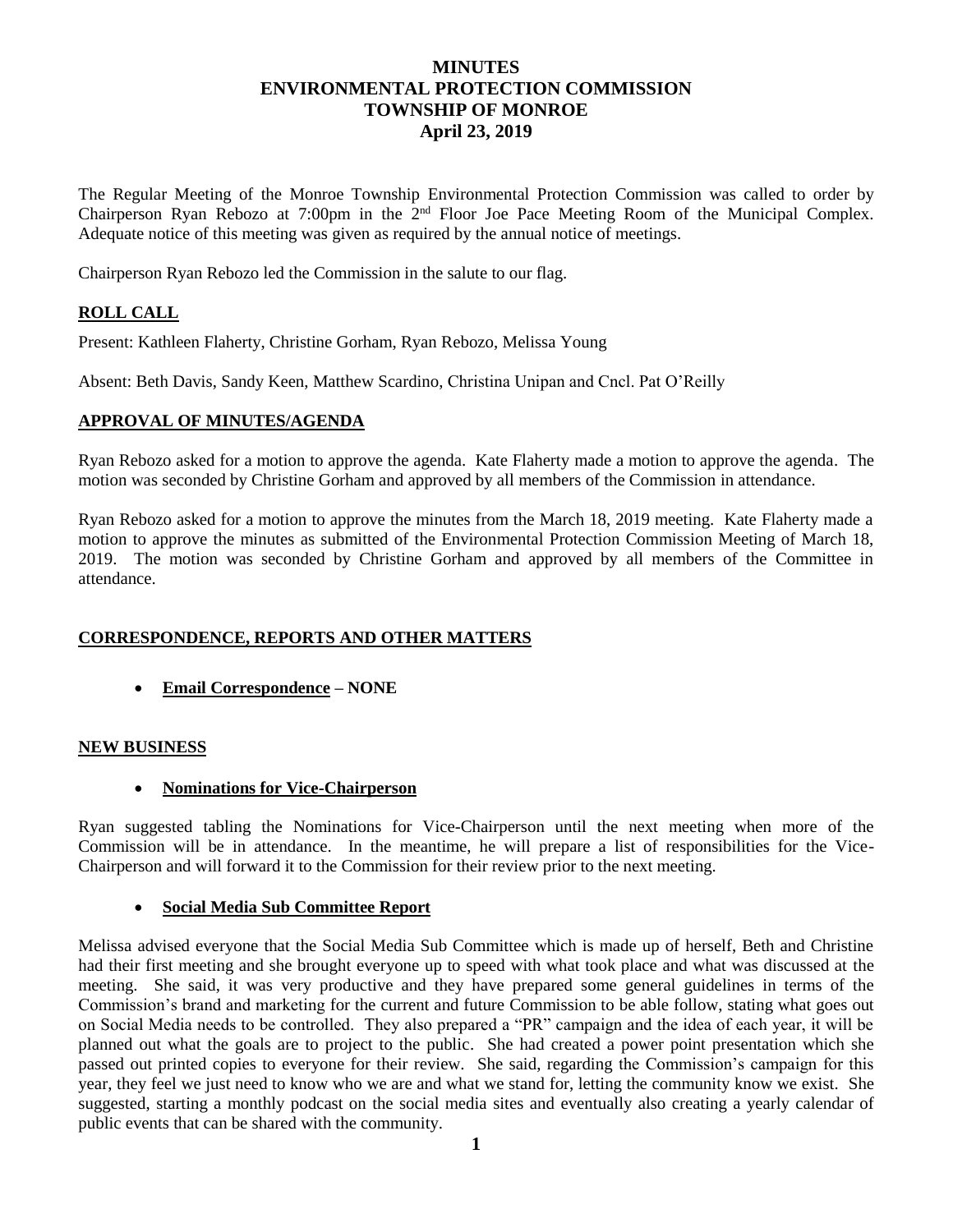Melissa suggested that the Commission should also do some fun things in the community to help get people excited about what the Commission is all about, for example an Environmental Trivia at a local brewery. Ryan and Kate agreed, this would be a nice first event instead of holding a lecture of sorts, this type of event would help educate the community in a more relaxed environment. Christine suggested picking dates and she will contact the local breweries and see what is available.

## **Great Egg Harbor River Council**

Ryan advised, he has spoken with Fred Akers who is the director of the Great Egg Harbor River Council to discuss the Township's participation. Rick Coe, is Monroe Township's representative and Mr. Akers is going to try and get us an alternate representative as well. Ryan feels this is something we should be a part of and get more involved with. He asked Rick Coe to attend tonight's meeting to give an update, he was not able to attend tonight, however, he is going to try and attend the May meeting.

# **Mission Statement**

Ryan prepared a mission statement for the commission which he passed around to everyone for their review. He said, in creating the statement he wanted to make sure to hit on the following few points; the Commission is here to educate and advise not only the municipal officials but also the public and to contribute their expertise in the community. Melissa suggested some changes to the wording as well as Kate. Ryan asked that everyone review the statement and email their suggestions and ideas to the entire Commission to ensure everyone is working off of the same draft.

# **OLD BUSINESS**

# **Community Forestry Discussion**

Ryan mentioned there are a lot of deliverables in the Community Forestry Plan. He said, given that we are technically in year two of this project, we as a Commission have a lot to do and he does not have a great sense of what has been done so far. He feels, right off the bat, the Commission needs to start tackling public education. Melissa asked about possibly having a Public Works liaison in the commission and Ryan said, he feels it would not be necessary for most things but in regards to the Community Forestry Plan definitely. He said, every time we discuss the Community Forestry Plan, we should invite a representative from Public Works. Kate questioned, who needs to be trained, should it be the people that will be identifying and responding to the trees or the members of the Commission. In terms of the tree inventory, it will require a large volunteer base. Christine suggested at the table events there should be a sign-up sheet available for anyone who is interested in helping and she also suggested involving some of the retired community members. Melissa suggested, asking the Eagle Scouts or the middle school and high school environmental clubs to help with volunteering as well.

Melissa mentioned, she has a contact at Rowan University to reach out for an intern. She said, we would need a job description to advertise for an intern, it could be to help with the tree inventory or possibly doing the GIS mapping. Ryan suggested, a summer or fall internship would be better than a spring internship as it will be easier to perform the tree inventory during the summer months. The Commission talked about putting together information to possibly advertise for an intern for the fall semester of 2019.

Ryan said, he would like more explanation on the obligations of the grants that were received for putting this plan together. He said, he is unsure what has been already completed, but depending on the five years that the plan covers, the Commission is going to have a big final report to write up. Melissa said, we need both Sandy and Beth's help to check off what has been done with specific names and dates listed. Kate said, the training is the number one thing that needs to be clarified, who needs to be trained and when and where the training is to be done. Christine will research the training options listed and report back at the next meeting.